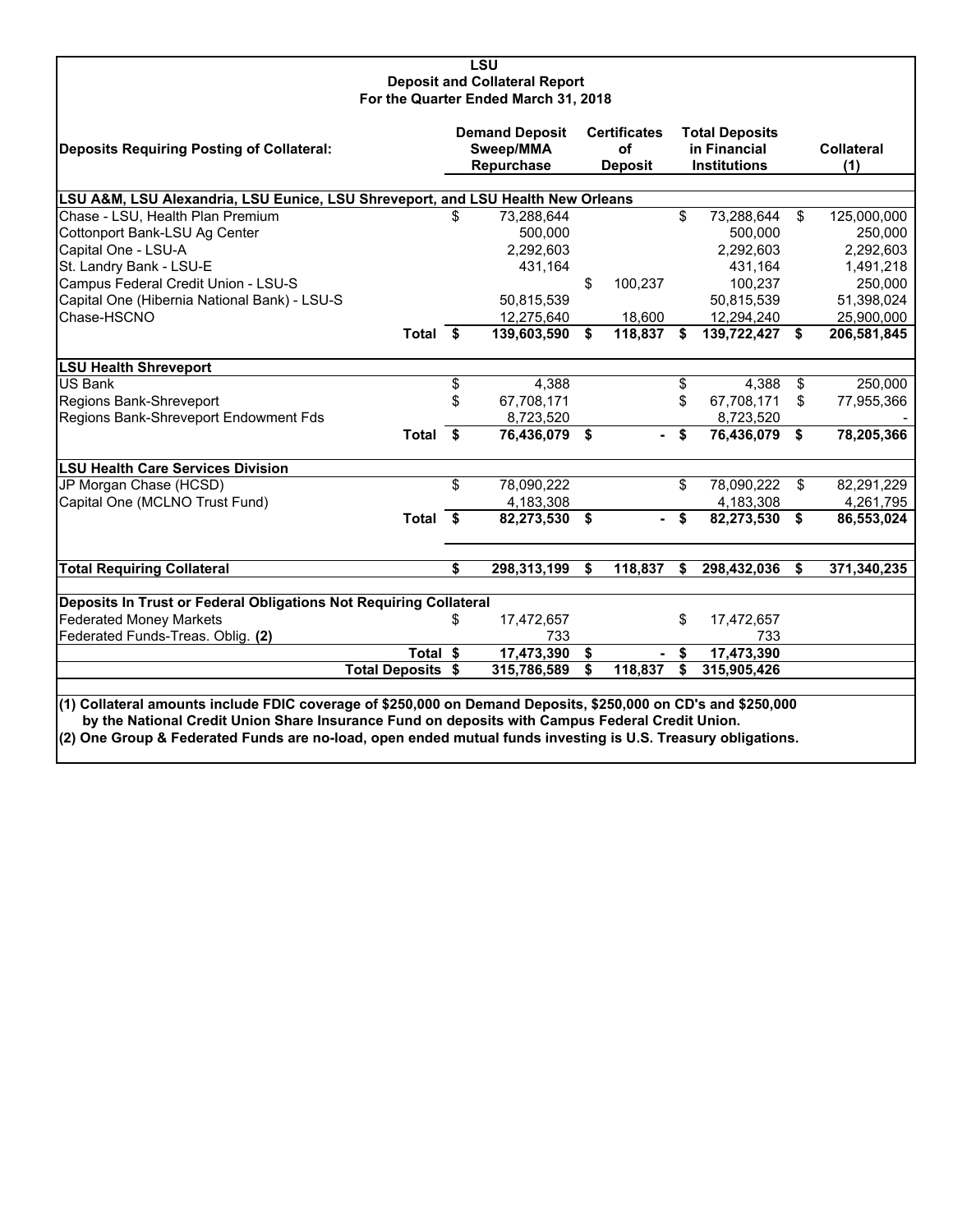# **LSU Investment Summary For the Quarter Ended March 31, 2018**

|                                                                          | As of 7/1/2017           | As of 9/30/2017               |                               | As of 12/31/2017              |                               |                               | As of 3/31/2018               | As of 06/30/2018 |                     |  |
|--------------------------------------------------------------------------|--------------------------|-------------------------------|-------------------------------|-------------------------------|-------------------------------|-------------------------------|-------------------------------|------------------|---------------------|--|
| <b>Fund Description</b>                                                  | Value                    | Cost                          | <b>Market Value</b>           | Cost                          | <b>Market Value</b>           | Cost                          | <b>Market Value</b>           | Cost             | <b>Market Value</b> |  |
| <b>Current Funds</b>                                                     |                          |                               |                               |                               |                               |                               |                               |                  |                     |  |
| Cash/Sweeps                                                              | \$231,313,374            | \$254,409,898                 | \$254,409,898                 | \$278,676,667                 | \$278,676,667                 | \$285,406,371                 | \$285,406,371                 | \$0              | \$0                 |  |
| Money Market Accounts/Repos (A)                                          | \$142                    | \$7,174,020                   | \$7,174,020                   | \$6,263,816                   | \$6,263,816                   | \$2,582,395                   | \$2,582,395                   | \$0              | \$0                 |  |
| Certificates of Deposit                                                  | \$100,225                | \$100,225                     | \$100,225                     | \$100,237                     | \$100,237                     | \$100,237                     | \$100,237                     | \$0              | \$0                 |  |
| <b>Treasury Notes</b>                                                    | \$12,613,599             | \$12,516,556                  | \$12,609,115                  | \$7,715,942                   | \$7,730,758                   | \$6,466,011                   | \$6,439,380                   | \$0              | \$0                 |  |
| CMO's                                                                    | \$169,881                | \$2,327,632                   | \$2,307,161                   | \$6,543,452                   | \$6,468,000                   | \$6,496,647                   | \$6,284,588                   | \$0              | $\$0$<br>\$0        |  |
| Agency Securities (B)                                                    | \$129,722,977            | \$167,108,996<br>\$27,863,351 | \$164,147,973<br>\$27,424,685 | \$136,941,637<br>\$23,788,080 | \$134,126,769<br>\$23,315,681 | \$129,778,067<br>\$22,559,039 | \$125,181,973<br>\$21,936,771 | \$0<br>\$0       | \$0                 |  |
| Mortgaged Backed Securities<br>Equity Securities (C)                     | \$29,240,979<br>\$84,239 | \$0                           | \$79,661                      | \$0                           | \$77,533                      | \$0                           | \$70,258                      | \$0              | \$0                 |  |
| <b>Bond Mutual Funds</b>                                                 | \$43,841,262             | \$46,697,531                  | \$43,899,237                  | \$46,697,531                  | \$44,092,490                  | \$46,697,531                  | \$43,694,390                  | \$0              | \$0                 |  |
| Municipal Bonds (E)                                                      | \$89,828,023             | \$101,113,010                 | \$98,236,250                  | \$95,071,730                  | \$91,696,849                  | \$98,612,502                  | \$94,124,565                  | \$0              | \$0                 |  |
| Corporate Bonds (D)                                                      | \$141,247,762            | \$188,925,256                 | \$188,635,119                 | \$151,118,157                 | \$149,311,900                 | \$156,522,401                 | \$150,932,391                 | \$0              | \$0                 |  |
| Total                                                                    | \$678,162,463            | \$808,236,475                 | \$799,023,344                 | \$752,917,249                 | \$741,860,700                 | \$755,221,201                 | \$736,753,319                 | \$0              | \$0                 |  |
| <b>Endowment Funds</b>                                                   |                          |                               |                               |                               |                               |                               |                               |                  |                     |  |
| Cash/Sweeps                                                              | \$6,883,023              | \$6,880,687                   | \$6,880,687                   | \$8,429,003                   | \$8,429,003                   | \$8,723,520                   | \$8,723,520                   | \$0              | \$0                 |  |
| Money Market Accounts/Repos (A)                                          | \$175                    | \$3,659,076                   | \$3,659,076                   | \$668,995                     | \$668,995                     | \$407,302                     | \$407,302                     | \$0              | \$0                 |  |
| Certificates of Deposit                                                  | \$18,600                 | \$18,600                      | \$18,600                      | \$18,600                      | \$18,600                      | \$18,600                      | \$18,600                      | \$0              | $\overline{$}0$     |  |
| Agency Securities (B)                                                    | \$5,930,359              | \$4,168,505                   | \$3,971,834                   | \$3,029,175                   | \$2,951,815                   | \$2,509,075                   | \$2,394,365                   | \$0              | $\overline{\$0}$    |  |
| Mortgaged Backed Securities                                              | \$998,929                | \$780,920                     | \$769,452                     | \$2,830,592                   | \$2,791,199                   | \$2,645,919                   | \$2,575,098                   | \$0              | \$0                 |  |
| Equity Securities (C)                                                    | \$9,769,145              | \$5,666,168                   | \$10,104,449                  | \$5,666,168                   | \$10,612,278                  | \$5,666,168                   | \$10,482,271                  | \$0              | \$0                 |  |
| Mutual Funds                                                             | \$53,956,268             | \$50,429,841                  | \$55,246,699                  | \$48,460,320                  | \$53,627,499                  | \$47,418,530                  | \$51,530,223                  | \$0              | \$0                 |  |
| Municipal Bonds (E)                                                      | \$2,287,741              | \$2,789,725                   | \$2,777,143                   | \$3,275,153                   | \$3,241,436                   | \$3,254,999                   | \$3,178,023                   | \$0              | \$0                 |  |
| Corporate Bonds (D)                                                      | \$6,736,080              | \$6,852,795                   | \$6,707,128                   | \$8,120,150                   | \$8,153,865                   | \$9,329,143                   | \$9,123,910                   | \$0              | \$0                 |  |
| Total                                                                    | \$86,580,320             | \$81,246,317                  | \$90,135,068                  | \$80,498,156                  | \$90,494,690                  | \$79,973,256                  | \$88,433,312                  | \$0              | \$0                 |  |
| Other Funds                                                              |                          |                               |                               |                               |                               |                               |                               |                  |                     |  |
| Cash/Sweeps                                                              | \$5,165,268              | \$3,684,891                   | \$3,684,891                   | \$4,029,716                   | \$4,029,716                   | \$4,183,308                   | \$4,183,308                   | \$0              | \$0                 |  |
| Money Market Accounts/Repos (A)                                          | \$43,905,798             | \$18,450,982                  | \$18,450,982                  | \$23,432,725                  | \$23,432,725                  | \$14,482,960                  | \$14,482,960                  | \$0              | \$0                 |  |
| Agency Securities (B)                                                    | \$866,895                | \$839,273                     | \$865,976                     | \$839,273                     | \$858,985                     | \$839,273                     | \$844,469                     | \$0              | \$0                 |  |
| Equity Securities (C)                                                    | \$400,421                | \$0                           | \$406,621                     | \$0                           | \$414,854                     | \$0                           | \$370,066                     | \$0              | \$0                 |  |
| Total                                                                    | \$50,344,786             | \$22.977.843                  | \$23.411.167                  | \$28.303.483                  | \$28,738,049                  | \$19,506,274                  | \$19.881.536                  | \$0              | \$0                 |  |
| <b>Grand Total</b>                                                       | \$815,087,569            | \$912,460,635                 | \$912,569,579                 | \$861,718,888                 | \$861,093,439                 | \$854,700,731                 | \$845,068,167                 | \$0              | \$0                 |  |
|                                                                          |                          |                               |                               |                               |                               |                               |                               |                  |                     |  |
| <b>Deposits in Financial Institutions</b>                                |                          |                               |                               |                               |                               |                               |                               |                  |                     |  |
| Total Cash/Sweeps/MMA/Repos                                              | \$287,267,780            | \$294,259,554                 | \$294,259,554                 | \$321,500,922                 | \$321,500,922                 | \$315,785,856                 | \$315,785,856                 | \$0              | \$0<br>\$0          |  |
| <b>Total Certificates of Deposit</b><br><b>US Gov Related Securities</b> | \$118,825<br>\$6,404     | \$118,825                     | \$118,825<br>\$2,697          | \$118,837                     | \$118,837                     | \$118,837<br>\$733            | \$118,837<br>\$733            | \$0<br>\$0       | \$0                 |  |
| <b>Total Deposits</b>                                                    | \$287,393,009            | \$2,697<br>\$294,381,076      | \$294,381,076                 | \$1,769<br>\$321,621,528      | \$1,769<br>\$321,621,528      | \$315,905,426                 | \$315,905,426                 | \$0              | \$0                 |  |
| Other Investments                                                        |                          |                               |                               |                               |                               |                               |                               |                  |                     |  |
| <b>Treasury Notes</b>                                                    | \$12,613,599             | \$12,516,556                  | \$12,609,115                  | \$7,715,942                   | \$7,730,758                   | \$6,466,011                   | \$6,439,380                   | \$0              | \$0                 |  |
| CMO's                                                                    | \$169,881                | \$2,327,632                   | \$2,307,161                   | \$6,543,452                   | \$6,468,000                   | \$6,496,647                   | \$6,284,588                   | \$0              | \$0                 |  |
| Agency Securities (B)                                                    | \$136,520,231            | \$172,116,774                 | \$168,985,783                 | \$140,810,085                 | \$137,937,569                 | \$133,126,415                 | \$128,420,807                 | \$0              | \$0                 |  |
| Mortgaged Backed Securities                                              | \$30,239,908             | \$28,644,271                  | \$28,194,137                  | \$26,618,672                  | \$26,106,880                  | \$25,204,958                  | \$24,511,869                  | \$0              | \$0                 |  |
| Equity Securities (C)                                                    | \$10,253,805             | \$5,666,168                   | \$10,590,731                  | \$5,666,168                   | \$11,104,665                  | \$5,666,168                   | \$10,922,595                  | \$0              | \$0                 |  |
| <b>Bond Mutual Funds</b>                                                 | \$43,841,262             | \$46,697,531                  | \$43,899,237                  | \$46,697,531                  | \$44,092,490                  | \$46,697,531                  | \$43,694,390                  | \$0              | $\$0$               |  |
| Mutual Funds                                                             | \$53,956,268             | \$50,429,841                  | \$55,246,699                  | \$48,460,320                  | \$53,627,499                  | \$47,418,530                  | \$51,530,223                  | \$0              | \$0                 |  |
| Municipal Bonds (E)                                                      | \$92,115,764             | \$103,902,735                 | \$101,013,393                 | \$98,346,883                  | \$94,938,285                  | \$101,867,501                 | \$97,302,588                  | \$0              | \$0                 |  |
| Corporate Bonds (D)                                                      | \$147,983,842            | \$195,778,051                 | \$195,342,247                 | \$159,238,307                 | \$157,465,765                 | \$165,851,544                 | \$160,056,301                 | \$0              | \$0                 |  |
| Total Other                                                              | \$527,694,560            | \$618,079,559                 | \$618,188,503                 | \$540,097,360                 | \$539,471,911                 | \$538,795,305                 | \$529,162,741                 | \$0              | \$0                 |  |
| Grand Total                                                              | \$815,087,569            | \$912,460,635                 | \$912,569,579                 | \$861,718,888                 | \$861,093,439                 | \$854,700,731                 | \$845,068,167                 | \$0              | \$0                 |  |
| <b>LSU Paid Campuses</b>                                                 |                          |                               |                               |                               |                               |                               |                               |                  |                     |  |
| <b>Current Funds</b>                                                     |                          |                               |                               |                               |                               |                               |                               |                  |                     |  |
| Cash/Sweeps                                                              | \$101.409.479            | \$129,882,723                 | \$129,882,723                 | \$130,979,944                 | \$130,979,944                 | \$139,603,590                 | \$139,603,590                 |                  |                     |  |
| Money Market Accounts/Repos (A)                                          | \$24                     | \$7,174,014                   | \$7,174,014                   | \$6,263,799                   | \$6,263,799                   | \$2,582,330                   | \$2,582,330                   |                  |                     |  |
| <b>Certificates of Deposit</b>                                           | \$100,225                | \$100,225                     | \$100,225                     | \$100,237                     | \$100,237                     | \$100,237                     | \$100,237                     |                  |                     |  |
| <b>Treasury Notes</b>                                                    | \$11,614,639             | \$11,516,556                  | \$11,609,785                  | \$5,981,106                   | \$5,997,580                   | \$5,981,106                   | \$5,955,078                   |                  |                     |  |
| CMO's                                                                    | \$169,881                | \$2,327,632                   | \$2,307,161                   | \$6,543,452                   | \$6,468,000                   | \$6,496,647                   | \$6,284,588                   |                  |                     |  |
| Agency Securities (B)                                                    | \$123,649,583            | \$161,499,951                 | \$158,574,725                 | \$132,085,828                 | \$129,322,071                 | \$124,922,679                 | \$120,407,427                 |                  |                     |  |
| Mortgaged Backed Securities<br>Equity Securities (C)                     | \$28,799,935             | \$27,531,509                  | \$27,100,864                  | \$23,516,869                  | \$23,050,666                  | \$22,308,631                  | \$21,693,160                  |                  |                     |  |
| <b>Bond Mutual Funds</b>                                                 | \$84,239<br>\$43,841,262 | \$46,697,531                  | \$79,661<br>\$43,899,237      | \$46,697,531                  | \$77,533<br>\$44,092,490      | \$46,697,531                  | \$70,258<br>\$43,694,390      |                  |                     |  |
| Municipal Bonds (E)                                                      | \$73,883,074             | \$83,577,411                  | \$80,788,233                  | \$76,573,431                  | \$73,384,735                  | \$79,658,667                  | \$75,430,670                  |                  |                     |  |
| Corporate Bonds (D)                                                      | \$139,989,782            | \$187,661,619                 | \$187,370,524                 | \$150,866,032                 | \$149,060,025                 | \$156,270,276                 | \$150,680,203                 |                  |                     |  |
| Total                                                                    | \$523,542,123            | \$657,969,171                 | \$648,887,152                 | \$579,608,229                 | \$568,797,080                 | \$584,621,694                 | \$566,501,931                 | \$0              | \$0                 |  |
|                                                                          |                          |                               |                               |                               |                               |                               |                               |                  |                     |  |
| <b>Endowment Funds</b>                                                   |                          |                               |                               |                               |                               |                               |                               |                  |                     |  |
| Money Market Accounts/Repos (A)                                          | \$175                    | \$3,659,076                   | \$3,659,076                   | \$668,995                     | \$668,995                     | \$407,302                     | \$407,302                     |                  |                     |  |
| <b>Certificates of Deposit</b>                                           | \$18,600                 | \$18,600                      | \$18,600                      | \$18,600                      | \$18,600                      | \$18,600                      | \$18,600                      |                  |                     |  |
| Agency Securities (B)                                                    | \$5,930,359              | \$4,168,505                   | \$3,971,834                   | \$3,029,175                   | \$2,951,815                   | \$2,509,075                   | \$2,394,365                   |                  |                     |  |
| Mortgaged Backed Securities                                              | \$998,929                | \$780,920                     | \$769,452                     | \$2,830,592                   | \$2,791,199                   | \$2,645,919                   | \$2,575,098                   |                  |                     |  |
| Equity Securities (C)                                                    | \$9,754,139              | \$5,658,518                   | \$10,089,628                  | \$5,658,518                   | \$10,596,755                  | \$5,658,518                   | \$10,467,799                  |                  |                     |  |
| <b>Municipal Bonds</b>                                                   | \$2,287,741              | \$2,789,725                   | \$2,777,143                   | \$3,275,153                   | \$3,241,436                   | \$3,254,999                   | \$3,178,023                   |                  |                     |  |
| Corporate Bonds (D)                                                      | \$6,736,080              | \$6,852,795                   | \$6,707,128                   | \$8,120,150                   | \$8,153,865                   | \$9,329,143                   | \$9,123,910                   |                  |                     |  |
| Total                                                                    | \$25,726,023             | \$23,928,139                  | \$27,992,861                  | \$23,601,183                  | \$28,422,665                  | \$23,823,556                  | \$28,165,097                  | \$0              | \$0                 |  |
| Other Funds                                                              |                          |                               |                               |                               |                               |                               |                               |                  |                     |  |
| Cash/Sweeps                                                              | 286,025                  |                               |                               |                               |                               |                               |                               |                  |                     |  |
| Money Market Accounts/Repos (A)                                          | \$35,401,325             | \$9,925,778                   | \$9,925,778                   | \$14,887,455                  | \$14,887,455                  | \$5,911,617                   | \$5,911,617                   |                  |                     |  |
| Agency Securities (B)                                                    | \$866,895                | \$839,273                     | \$865,976                     | \$839,273                     | \$858,985                     | \$839,273                     | \$844,469                     |                  |                     |  |
| Total                                                                    | \$36,554,245             | \$10,765,051                  | \$10,791,754                  | \$15,726,728                  | \$15,746,440                  | \$6,750,890                   | \$6,756,086                   | \$0              | \$0                 |  |
| <b>Grand Total</b>                                                       | \$585,822,391            | \$692,662,361                 | \$687,671,767                 | \$618,936,140                 | \$612,966,185                 | \$615,196,140                 | \$601,423,114                 | \$0              | \$0                 |  |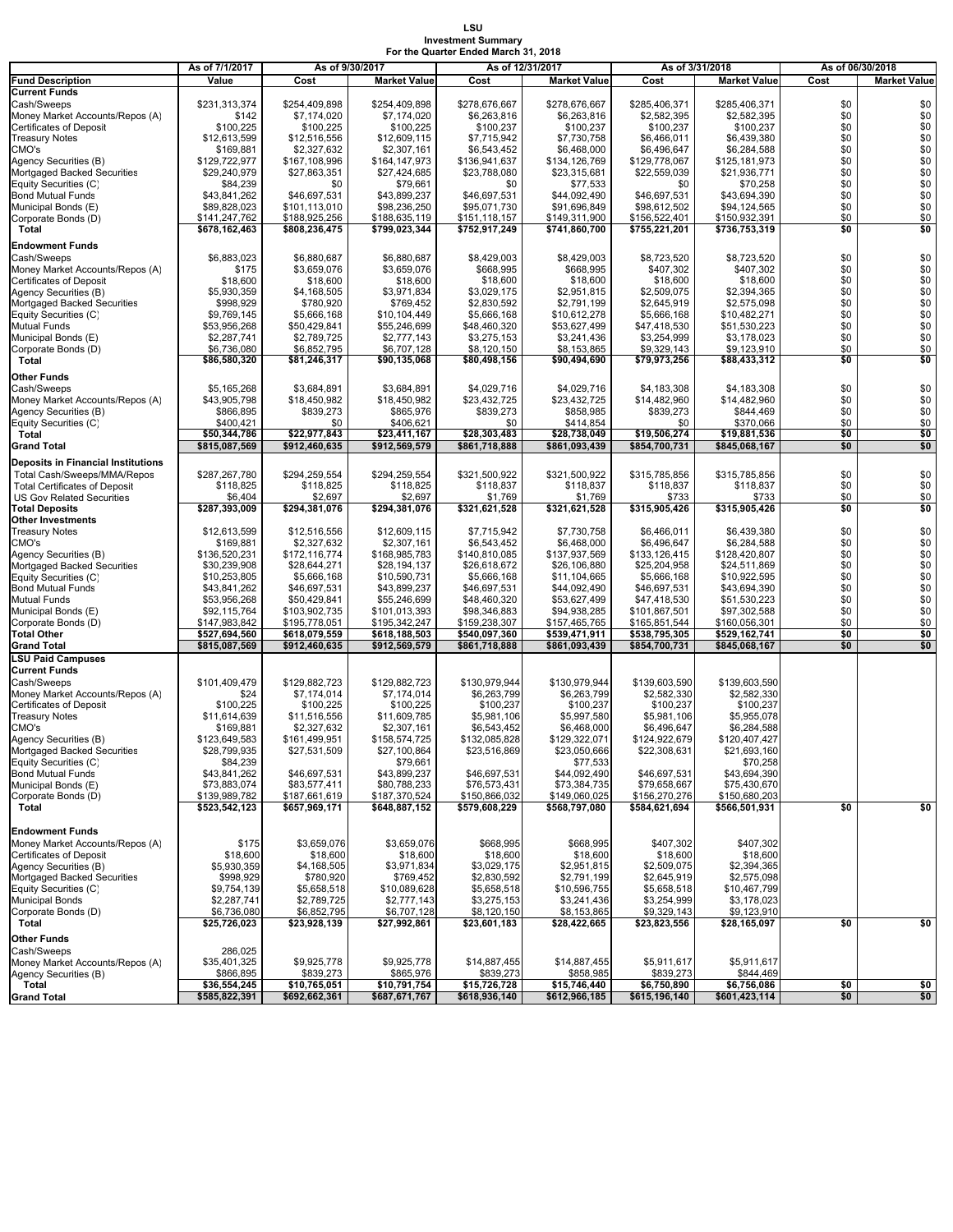| LSU                                  |
|--------------------------------------|
| <b>Investment Summary</b>            |
| For the Quarter Ended March 31. 2018 |

|                                  | As of 7/1/2017 | As of 9/30/2017 |                     | As of 12/31/2017 |                     | As of 3/31/2018 |                     | As of 06/30/2018 |                     |  |
|----------------------------------|----------------|-----------------|---------------------|------------------|---------------------|-----------------|---------------------|------------------|---------------------|--|
| <b>Fund Description</b>          | Value          | Cost            | <b>Market Value</b> | Cost             | <b>Market Value</b> | Cost            | <b>Market Value</b> | Cost             | <b>Market Value</b> |  |
| LSU Health Shreveport            |                |                 |                     |                  |                     |                 |                     |                  |                     |  |
| <b>Current Funds</b>             |                |                 |                     |                  |                     |                 |                     |                  |                     |  |
| Cash/Sweeps S.                   | \$57,669,013   | \$53,477,458    | \$53,477,458        | \$67,313,752     | \$67,313,752        | \$67,712,559    | \$67,712,559        |                  |                     |  |
| <b>Cash/Sweeps</b>               | \$57,669,013   | \$53,477,458    | \$53,477,458        | \$67,313,752     | \$67,313,752        | \$67,712,559    | \$67,712,559        | \$0              | \$0                 |  |
| Money Market Accounts/Repos (A)  | \$118          | \$6             | \$6                 | \$17             | \$17                | \$65            | \$65                |                  |                     |  |
| Treasury Notes (B)               | \$998,960      | \$1,000,000     | \$999,330           | \$1,734,836      | \$1,733,178         | \$484,905       | \$484,302           |                  |                     |  |
| Agency Securities (B)            | \$6,073,394    | \$5,609,045     | \$5,573,248         | \$4,855,809      | \$4,804,698         | \$4,855,388     | \$4,774,546         |                  |                     |  |
| Mortgaged Backed Securities (B)  | \$441.044      | \$331.842       | \$323.821           | \$271.211        | \$265.015           | \$250,408       | \$243.611           |                  |                     |  |
| Municipal Bonds (E)              | \$15.944.949   | \$17,535,599    | \$17,448,017        | \$18.498.299     | \$18.312.114        | \$18,953,835    | \$18,693,895        |                  |                     |  |
| Corporate Bonds (D)              | \$1,257,980    | \$1,263,637     | \$1,264,595         | \$252,125        | \$251.875           | \$252,125       | \$252,188           |                  |                     |  |
| Total                            | \$82,385,458   | \$79,217,587    | \$79,086,475        | \$92,926,049     | \$92,680,649        | \$92,509,285    | \$92,161,166        | \$0              | \$0                 |  |
| <b>Endowment Funds</b>           |                |                 |                     |                  |                     |                 |                     |                  |                     |  |
| Cash/Sweeps                      | \$6,883,023    | \$6,880,687     | \$6,880,687         | \$8,429,003      | \$8,429,003         | \$8,723,520     | \$8,723,520         |                  |                     |  |
| Equity Securities (C)            | \$15,006       | \$7,650         | \$14.821            | \$7,650          | \$15,523            | \$7,650         | \$14,472            |                  |                     |  |
| <b>Mutual Funds</b>              | \$53.956.268   | \$50,429,841    | \$55,246,699        | \$48.460.320     | \$53,627,499        | \$47,418,530    | \$51.530.223        |                  |                     |  |
| Total                            | \$60,854,297   | \$57,318,178    | \$62,142,207        | \$56,896,973     | \$62,072,025        | \$56,149,700    | \$60,268,215        | \$0              | \$0                 |  |
| <b>Grand Total</b>               | \$143.239.755  | \$136,535,765   | \$141.228.682       | \$149.823.022    | \$154.752.674       | \$148.658.985   | \$152,429,381       | \$0              | \$0                 |  |
| <b>LSU HCSD</b>                  |                |                 |                     |                  |                     |                 |                     |                  |                     |  |
| <b>Current Funds</b>             |                |                 |                     |                  |                     |                 |                     |                  |                     |  |
| Cash/Sweeps                      | \$72,234,882   | \$71,049,717    | \$71,049,717        | \$80,382,971     | \$80,382,971        | \$78,090,222    | \$78,090,222        |                  |                     |  |
| Total                            | \$72,234,882   | \$71,049,717    | \$71,049,717        | \$80,382,971     | \$80,382,971        | \$78,090,222    | \$78,090,222        | \$0              | \$0                 |  |
| <b>Other Funds</b>               |                |                 |                     |                  |                     |                 |                     |                  |                     |  |
| Cash/Sweeps                      | \$4,879,243    | \$3.684.891     | \$3.684.891         | \$4,029,716      | \$4,029,716         | \$4,183,308     | \$4,183,308         |                  |                     |  |
| Money Market Accounts/Repos (A)  | \$8,504,473    | \$8,525,204     | \$8,525,204         | \$8,545,270      | \$8,545,270         | \$8,571,343     | \$8,571,343         |                  |                     |  |
| Equity Securities (C)            | \$400,421      |                 | \$406,621           |                  | \$414,854           |                 | \$370,066           |                  |                     |  |
| <b>US Gov Related Securities</b> | \$6.404        | \$2.697         | \$2.697             | \$1,769          | \$1,769             | \$733           | \$733               |                  |                     |  |
| Total                            | \$13,790,541   | \$12,212,792    | \$12,619,413        | \$12,576,755     | \$12,991,609        | \$12,755,384    | \$13,125,450        | \$0              | \$0                 |  |
| <b>Grand Total</b>               | \$86,025,423   | \$83,262,509    | \$83,669,130        | \$92,959,726     | \$93,374,580        | \$90,845,606    | \$91,215,672        | \$0              | \$0                 |  |
|                                  |                |                 |                     |                  |                     |                 |                     |                  |                     |  |
| <b>System Total</b>              | \$815.087.569  | \$912.460.635   | \$912.569.579       | \$861.718.888    | \$861.093.439       | \$854.700.731   | \$845.068.167       | \$0              | \$0                 |  |

\* Negative balance in the cash/Sweeps section of the current funds does not respresent an actual negative bank balance, rather it represents a timing difference of the allocation of the current funds.<br>\*\* Small endowment fu

BENCHMARK NOTES (Example Only)<br>(A) Benchmarked against 90 day T-Bil<br>(B) Benchmarked against Barclay's US Agg Bond TR USD<br>(C) US equities benchmarked against Russell 3000 and international against MSCI emerging market<br>(D) B

Disclaimer: Pursuant to PM-9, corporate bonds/notes only available for investment beginning 7-1-2011 Louisiana law provides for restrictions on maturity and allocation and may effect benchmark comparisons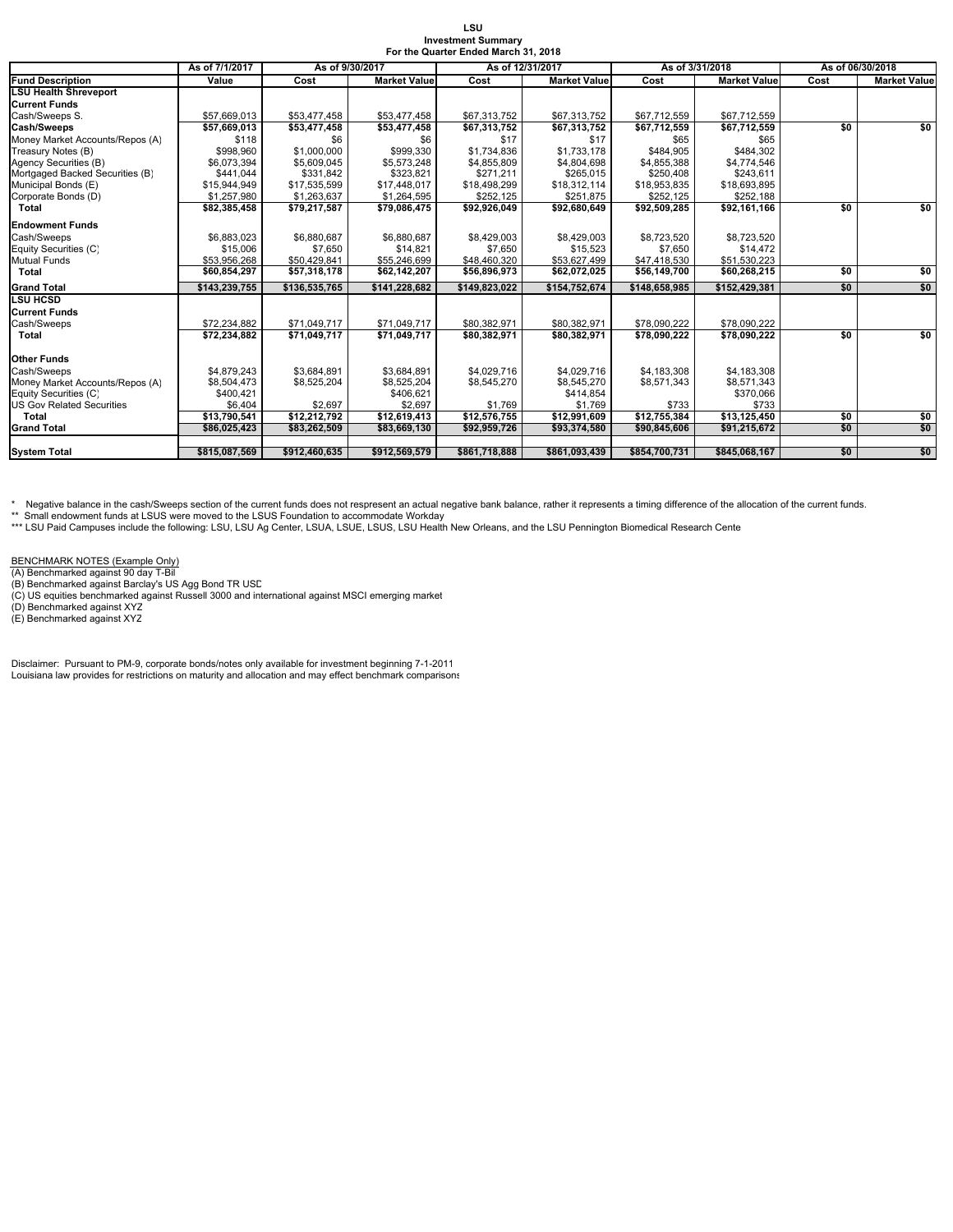

## Investment Management Program Non Endowed Accounts **Realized Yield**

As of 3/31/2018

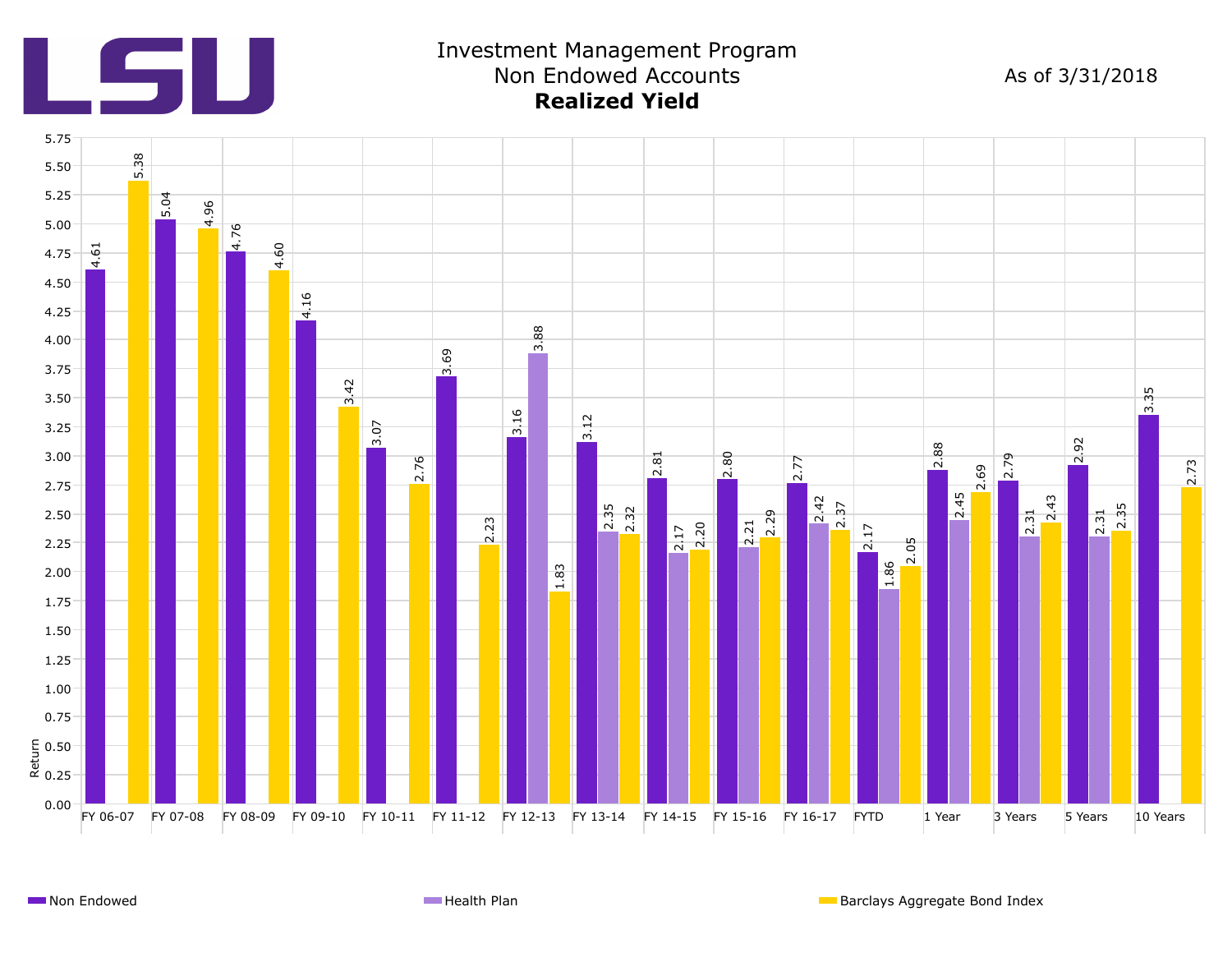

### Investment Management Program Non Endowed Accounts **Total Return**

As of 3/31/2018

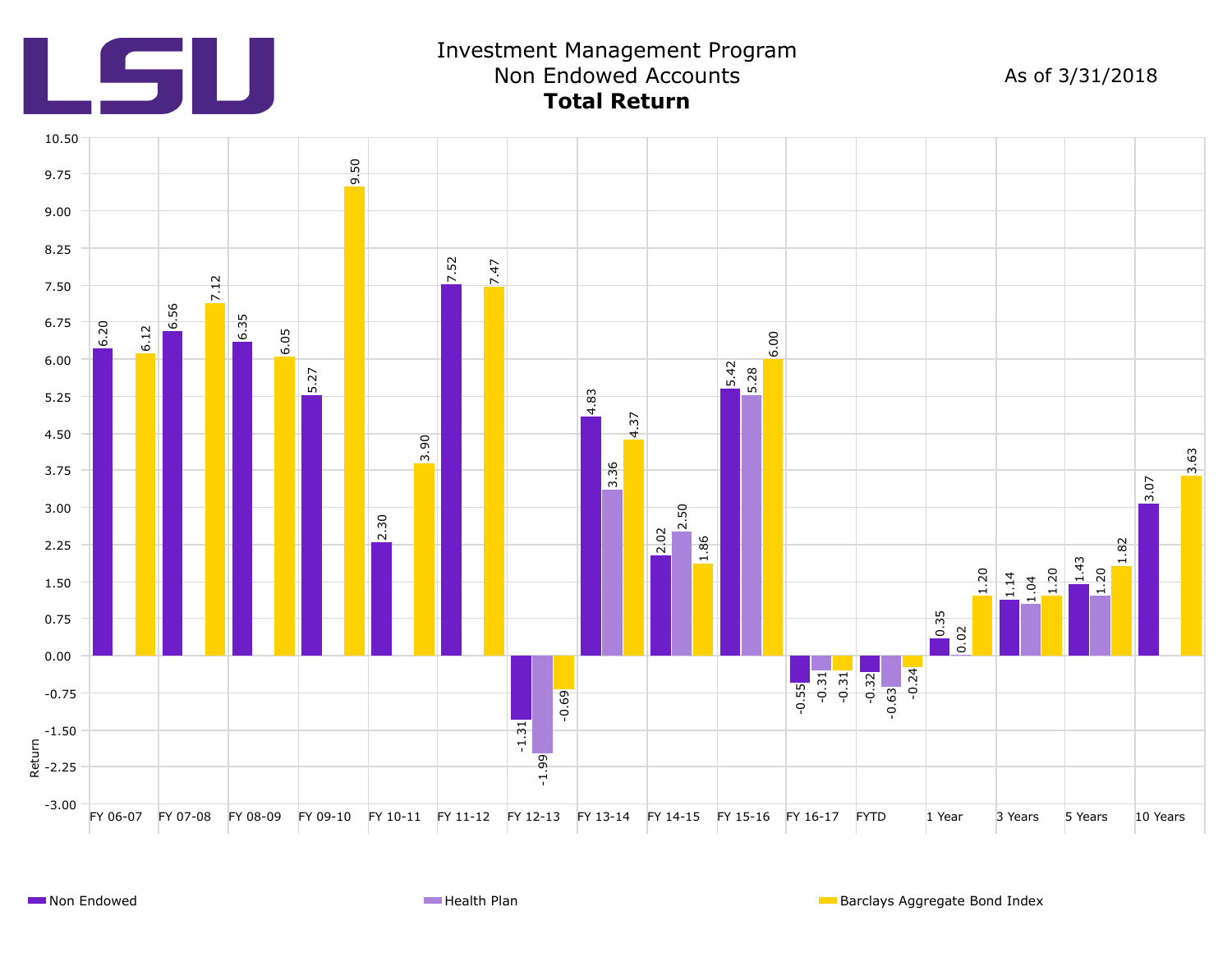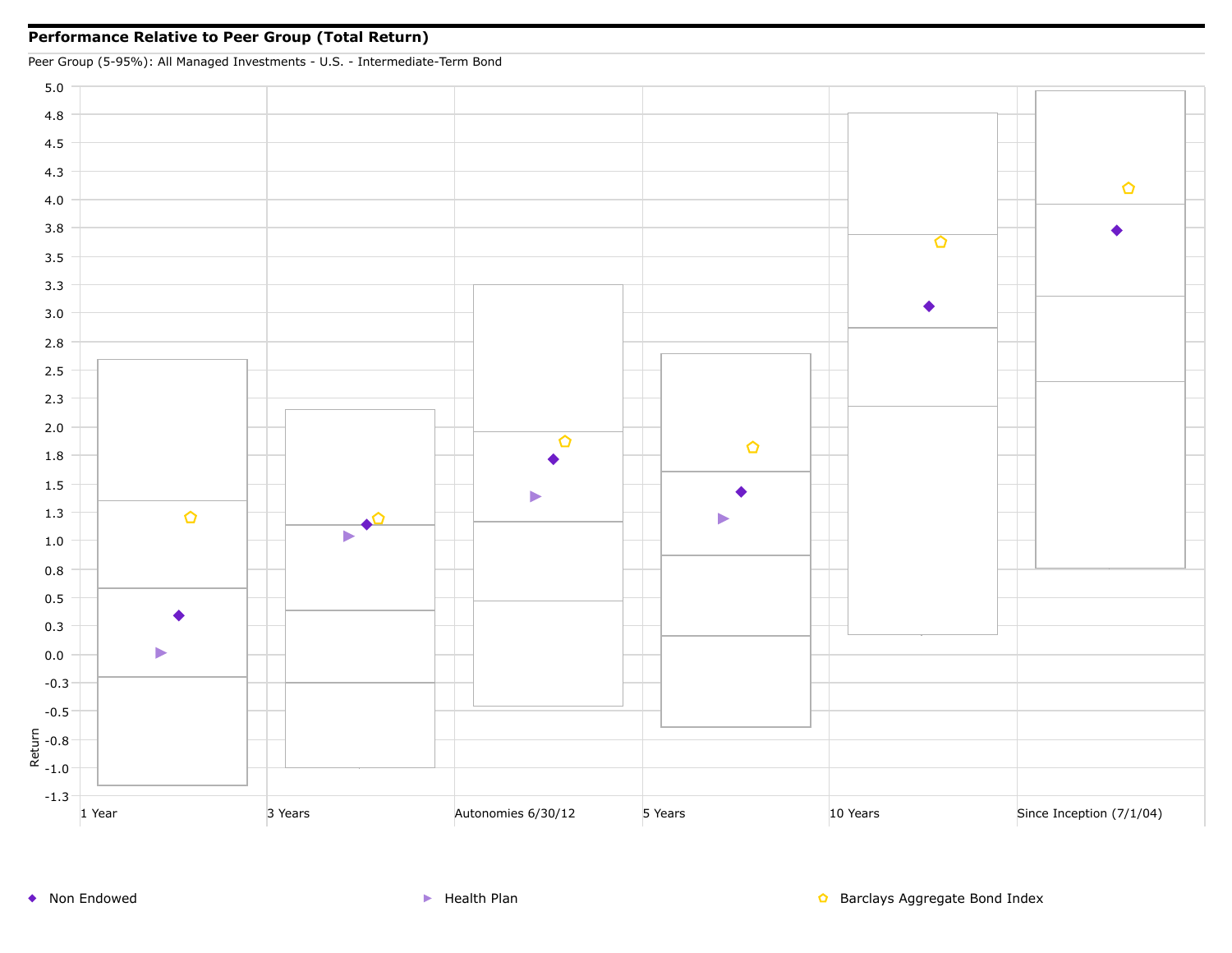

### Investment Management Program Endowed Accounts **Realized Yield**

As of 3/31/2018



Endowment **Endowed Benchmark** Communication Communication Communication Communication Communication Communication Communication Communication Communication Communication Communication Communication Communication Communicat